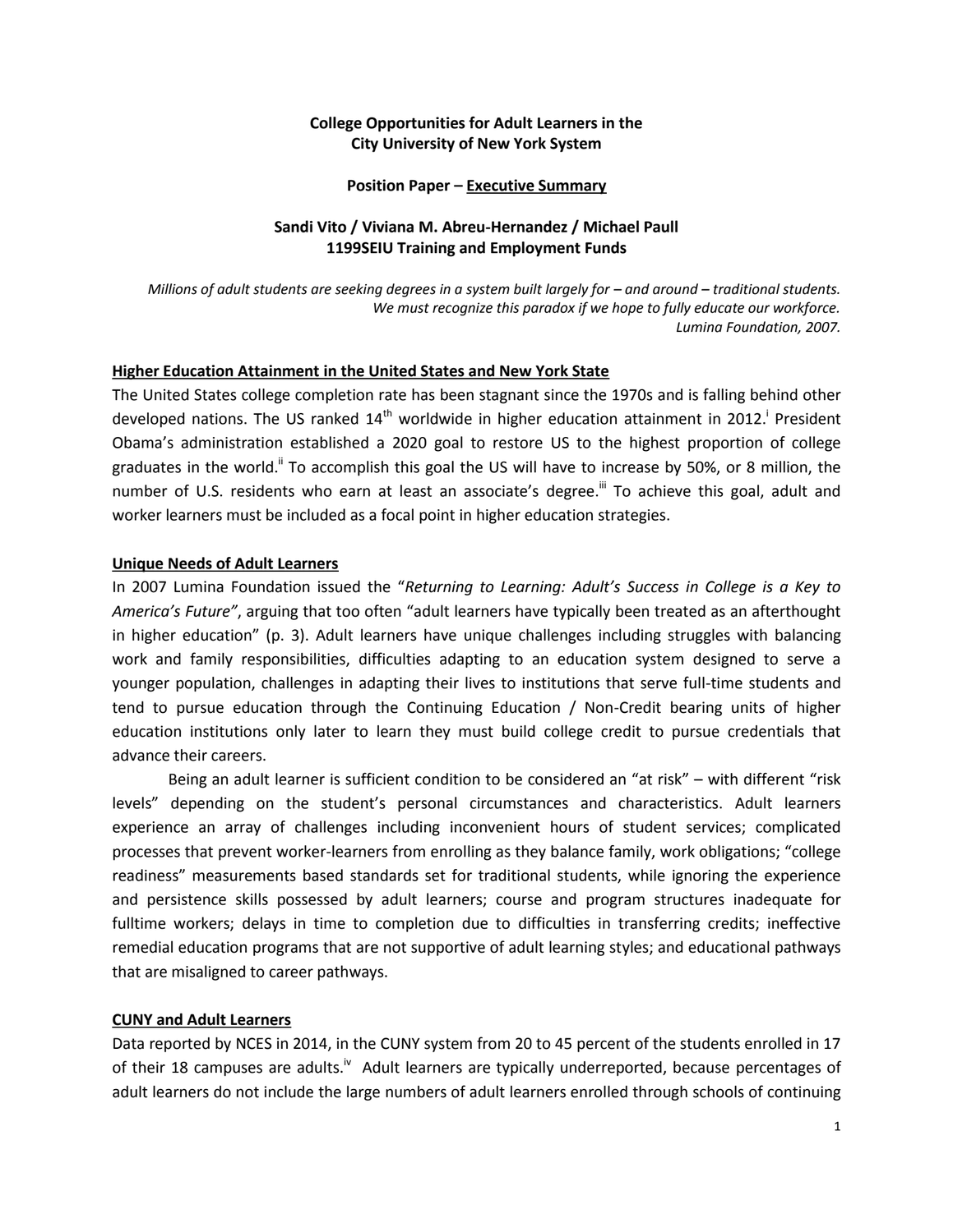education, as non-matriculated students, in remedial courses, and in non-credential-based training programs (Pusser 2007, p.7).

In addition to adult learners, CUNY serves significant numbers of students also considered atrisk. Enrollment data about CUNY colleges published by NCES in 2014 show that twelve of the eighteen CUNY schools are Hispanic Serving Institutions – that is, 25% or more of the students enrolled are Hispanic/Latino. In eleven schools at least 20% of the students are Black or African American. Compared to other colleges in the US and in NYS, the CUNY system provides education services to a significantly large number of "at risk students".

## **Proposal for an Adult Learners Centralized Institutional Unit**

Research points out that even when leaders in higher education are aware of the needs of adult learners, the institutional actions and strategies to serve them are "neither generally systemic nor empirically based. Nor do they sufficiently account for the diverse identities, characteristics, and needs of the adult learner population" (Pusser, p.7). The misconception that adult students' education is circumscribed to the school of continuing education has systematically neglected a significant part of the student body in the US and individual institutions. Increasingly, adult learners require full integration into the credit bearing side of college to advance along career pathways, as well as the wraparound services to support their success.

Higher education's current structure and set of priorities is what prevents the success of adult learners. (Hoffman and Reindl, p. 9). Institutions need to synchronize the efforts of multiple divisions and departments to improve the services and programs that will help these students succeed in college. The systemic coordination and articulation of services and initiatives are more necessary when the implementation of policy includes and impacts a multiplicity of campuses and service units.

The 1199SEIU Training and Employment Funds proposes the creation of a centralized unit for adult learners. The function of such a unit could include evidenced-based practices for adult learners:

#### *Single Point of Contact*

A "single point of contact for returning adults" (Lane et.al, p. 11) has been identified as a successful strategy where adults will be welcomed and provided support. It is too often the case that colleges that belong to the same higher education system develop different policies to deal with identical issues, such as admission and transfer policies. The lack of consistency delays the time to degree completion. Facilitating administrative processes for this population will significantly improve the retention and completion of these students.

A single point of contact or entry for all adult learners has been a successful best practice at institutions such as Penn State and Mohawk Valley Community College in NY and in university systems, like University of Wisconsin. The units of adult learners handle administrative processes and support services, while respecting the autonomy of degree programs and academic departments.

### *Handling the College Application, Admission, and Transferring Processes*

The institutional autonomy that characterizes higher education colleges and universities open the space for implementation of policies and procedures that inadvertently prevent adult learners from applying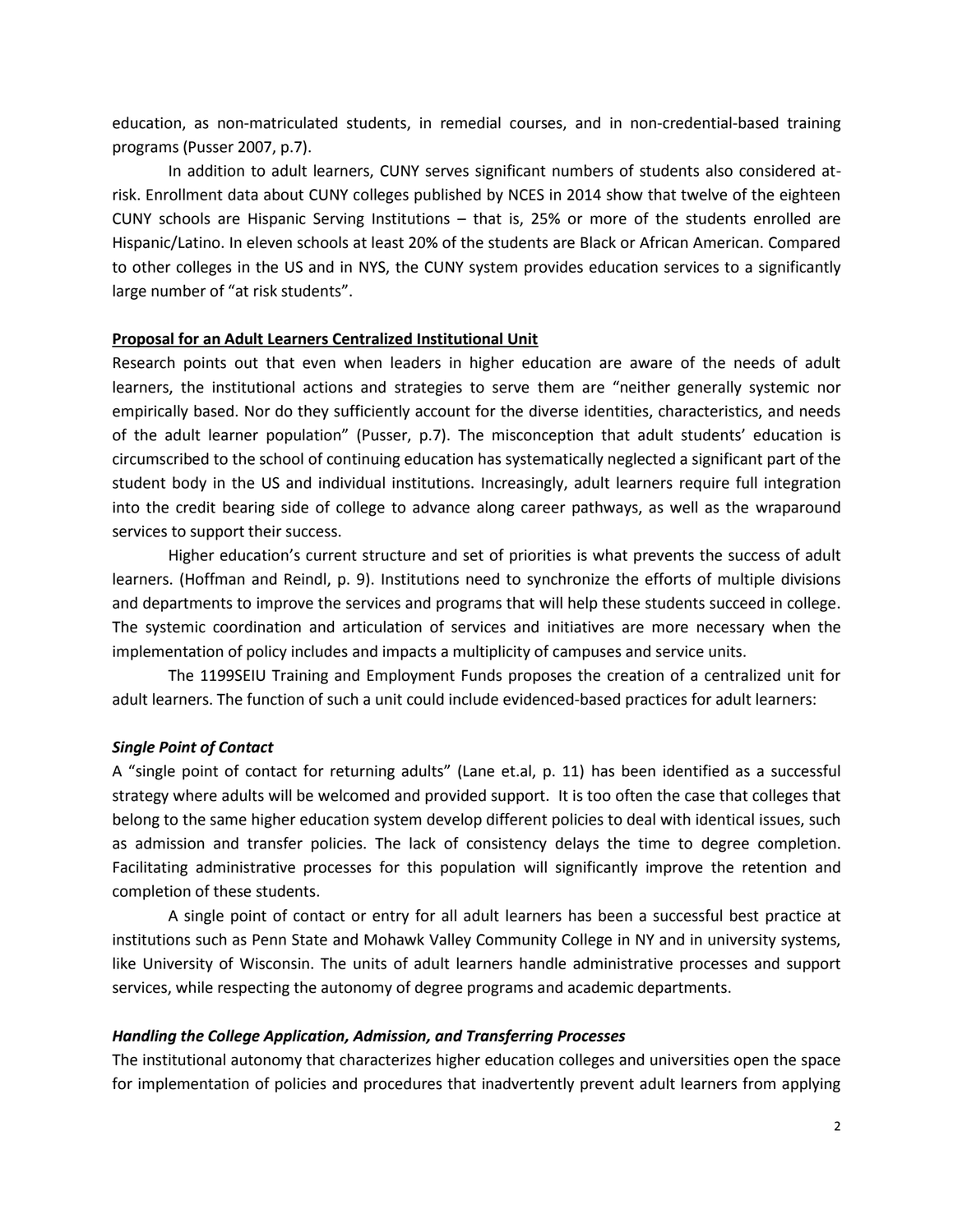and enrolling in school. All application, admission, and transferring process should be reviewed in the light of the need of: increasing education attainment, increase enrollment of adult learners in postsecondary education, and support workers and the economy by developing a better educated and skilled workforce. The Adult Learner Unit could handle:

- Review admission policies and requirements for adult learners, including the use of standardized tests. Consider alternative admission requirements such as interviews, application essays, and previous higher education experience.
- Institutionalize "Prior Learning Assessment" and encourage transferability of credits earned through PLA. Work with national organizations that evaluate prior learning.
- Evaluate transcript records of potential and enrolled students to reduce the redundant duplicity of knowledge earned in previous institutions.
- Articulate transfer agreements among colleges within the system and engage in transfer agreements with independent institutions – make the transferring process as seamless as possible.

# *Offering Strong Career Counseling and Academic Advising*

Provide academic and career counseling customized specifically for this adult learners and working students.

- Take into account the availability of programs within the entire CUNY system, not only those within one college, and at all education levels (from certificate to graduate programs). Assist students with transferring to the most appropriate program of study within and between colleges to meet their career goals.
- Develop education pathways within one discipline (Degree Mapping), taking into account the student's immediate career goals and the availability of jobs in the industry.
- Make sure that students know the next steps required to transition to higher levels of education.

# *Center for Innovation and Program Incubator*

Conceptualization and monitoring of pilot projects, development of innovative pedagogical strategies, and assessment of initiatives can be centralized. A Center for Innovation for adult learners can develop programs that are designed to specifically meet the needs of workers-learners and are aligned to industry career pathways. What works should be scaled and reproduced, and even become system-wide policy.

- Develop and offer faculty training to use and implement the best pedagogical strategies for adult learners.
- Develop innovative curricula, contextualize learning, and insert innovative pedagogical approaches, such as the I-BEST model and bridges to college that contextualize learning with workplace skills. Assess the success of the programs. Encourage successful models to be implemented in the individual campuses.
- To facilitate transition from lower to higher levels of education, develop certificate programs that incorporate academic credit that can be counted toward a college degree completion across CUNY colleges.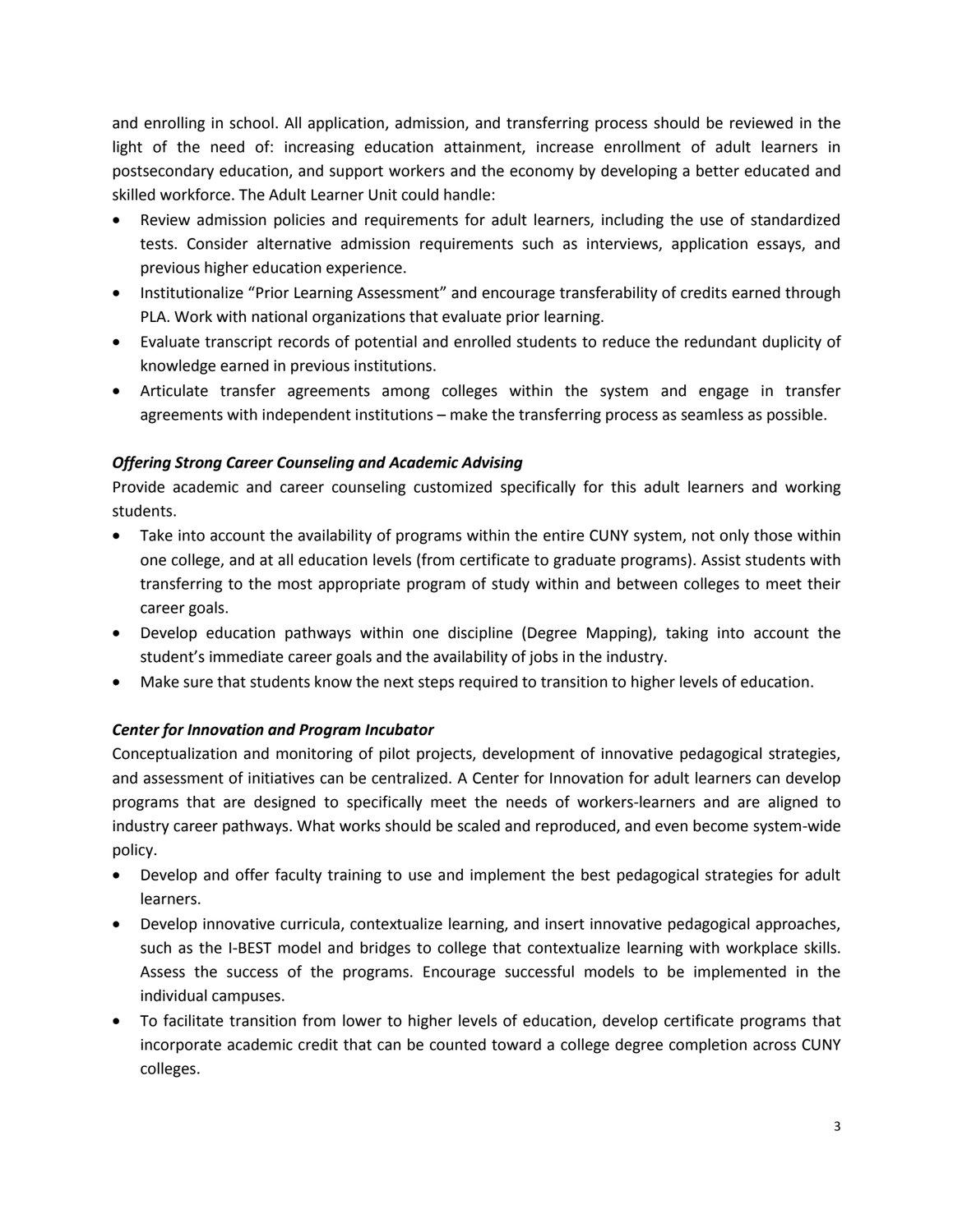- Make sure that campuses are offering programs of study that can be started and completed while attending school on a part-time basis. Many programs require students to attend school on a fulltime basis making it impossible for a working student to finish their program of study or discouraging many from applying to these programs of study.
- Establish the grounds to incorporate competency based courses and hybrid courses in the traditional curricula.
- Create innovative programs, such as "retrieval" programs which reconnect adults who have some previous college credit to accelerated completion programs.<sup>v</sup>
- Serve as a location to leverage existing state and federal policy to advantage adult and worker learners, such as the NY State Education Department Program that enables people with 24 general education credits to qualify for high school diplomas.<sup>vi</sup>

# *Conducting Research and Assessment of Adult Education*

One of the main obstacles to develop institutional policy leading to increase adult learners' success is the lack of availability of data about these students and analysis of their needs and risk factors. The centralized unit would serve as a center for research in action, conducting rigorous evaluation into pilot projects and other adult learner focused programs across CUNY. The unit can assess the success of pilot projects and innovative programs, publish the results, and reproduce what works across CUNY.<sup>vii</sup>

# *Industry and Union Partnerships for Workforce Development Outcomes –*

The disconnection between the needs of the industry and what higher education institutions are providing to students (knowledge and skills) has to be addressed and quickly. In today's economy all industries are making rapid changes in technology, productivity, and service delivery models. To meet the workforce and economic needs of NYC, the Adult Learner Unit should:

- Partner with union training entities to understand the need for new programs or curricula content changes based on the specific industry needs. Programs could be offered in partnership with CUNY campuses where appropriate. Such programs might include Health Educators or medical transcriptionists, but need not be confined to the health care industry. Partner to apply for grants and other sources of funding, including government financial support for workforce development.
- Facilitate internships of students in the industries before graduation and provide them with the experience required for employment.

## *Providing Wraparound Support Services*

Support services that complement the student's coursework and facilitate the student's ability to attend class and do the work are crucial for the adult learner success. The new unit can:

- Coordinate childcare or preschool services within the education system or offered by private providers.
- Facilitate the availability of academic services being provided outside regular working hours (9 to 5) and explore the possibility of providing services online.
- Make sure that the institutional units or colleges are offering the necessary courses during weekends and the evening.